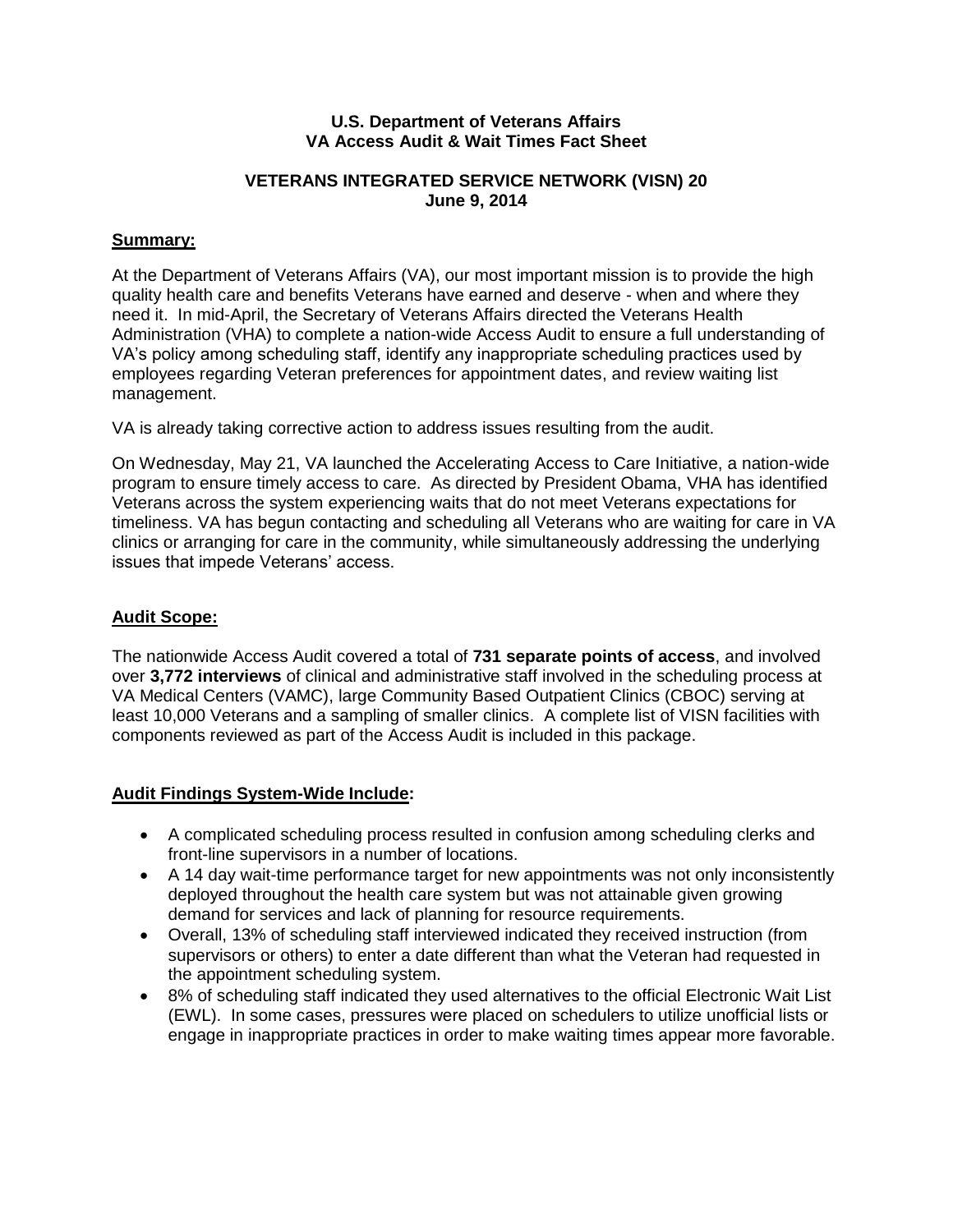Such practices are widespread enough to require VA to re-examine its entire Performance Management system and, in particular, whether current measures and targets for access are realistic or sufficient.

## **Audit Findings: Further Review**

As a result of these audits, some locations were flagged for further review and investigation. Any instance of suspected willful misconduct is being reported promptly to the VA Office of Inspector General (OIG). Where the OIG chooses not to immediately investigate, VHA leadership will launch either a fact finding or formal administrative investigation. Where misconduct is confirmed, appropriate personnel actions will promptly be pursued. As a result of the initial audit findings, there are 9 locations in VISN 20 that require further review:

| <b>VISN</b> | <b>Facility Name</b>                            |
|-------------|-------------------------------------------------|
| 20          | Spokane, WA                                     |
| 20          | VA Puget Sound HCS (Seattle Division), WA       |
| 20          | VA Puget Sound HCS (American Lake Division), WA |
| 20          | Walla Walla VAMC, WA                            |
| 20          | Portland VAMC (Vancouver Campus), WA            |
| 20          | Portland VAMC (Oregon Campus), OR               |
| 20          | Roseburg, OR                                    |
| 20          | South Sound CBOC (Chihalis, WA)                 |
| 20          | <b>Wenatchee CBOC</b>                           |

# **Audit Findings: Immediate Actions:**

While VHA must assess and learn from the Access Audit, we are immediately redoubling our efforts to quickly address delays in Veterans' health care. VHA is identifying where Veterans are waiting for care and ensuring that timely, quality care is made available as quickly as possible. Among the immediate actions VA is taking:

- VA has accelerated care for Veterans currently waiting for health care services. **VHA is in the process of contacting in excess of 90,000 Veterans during the first phase of VA's "Accelerating Access to Care Initiative"**
	- $\circ$  VHA will provide Veterans who do not currently have an appointment, or are waiting for additional care or services longer than 30 days the option to be rescheduled sooner if VA capacity exists, keep their scheduled appointment, or be referred to non-VA providers in the community
- VA has suspended all VHA Senior Executive Performance Awards for FY14
- VHA will remove 14-day performance goal from employee performance plans
- VHA will revise, enhance and deploy Scheduling Training
- VHA will implement a site inspection process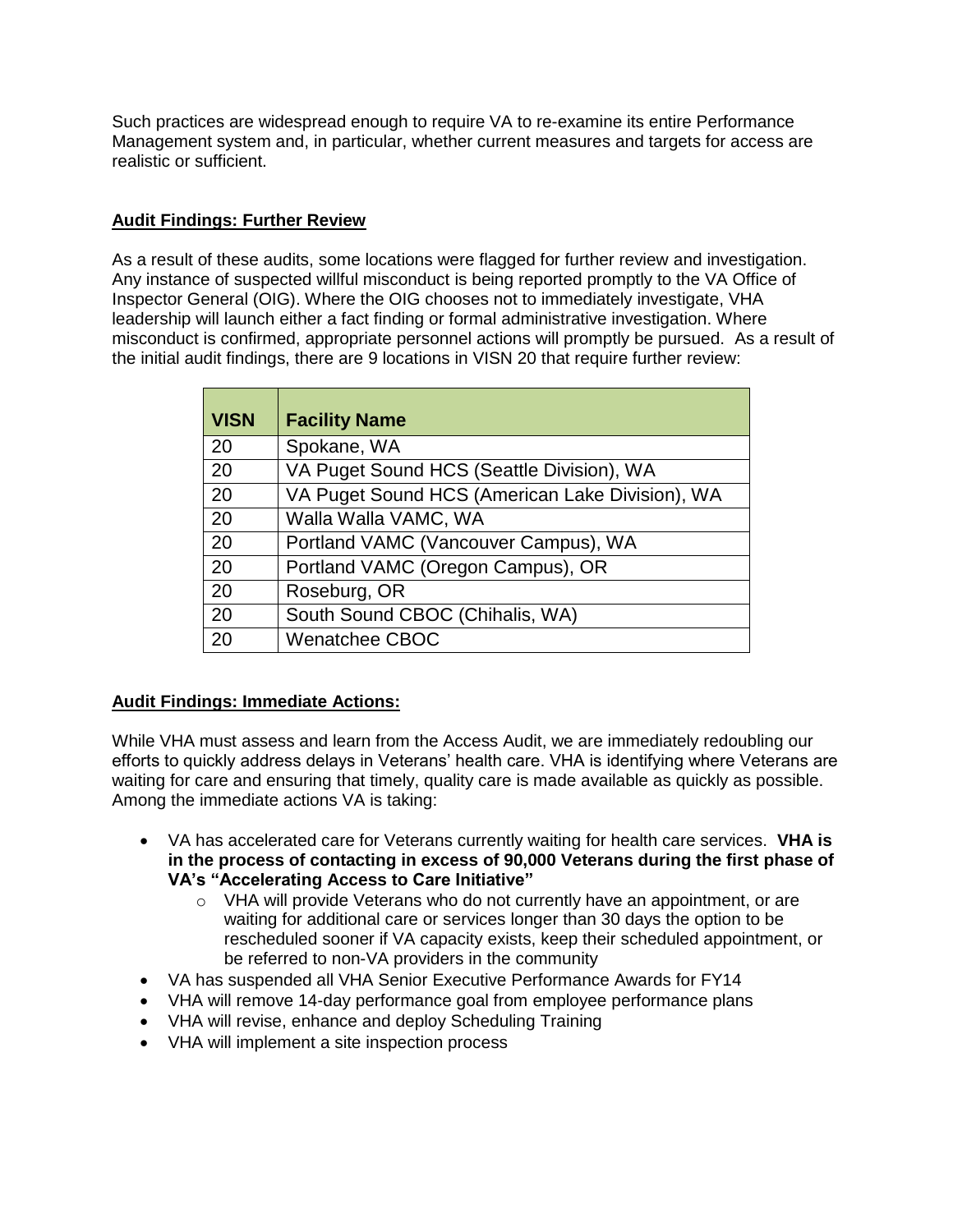## **Audit Findings: Long Term and Other Actions**:

VHA is committed to a renewed and aggressive preparation, teaching, training and coaching of our employees. Throughout the immediate and long term, we will emphasize accountability, and ensure managers and staff engaging in inappropriate practices are held accountable.

- VHA will overhaul the scheduling and access management directive
- VHA will roll out near-term changes to the legacy scheduling system
- VHA will acquire and deploy long-term scheduling software solutions
- VHA will reassess and establish access timeliness goals
- VHA will strengthen accountability for integrity in scheduling and access management

## **Locality Wait Time Information**

On May 15, 2014, **VHA had over 6 million appointments scheduled** across the system. Nationwide, there are roughly 57,436 Veterans who are waiting to be scheduled for care and another 63,869 who over the past ten years have enrolled in our healthcare system and have not been seen for an appointment. VA is moving aggressively to contact these Veterans through the Accelerating Access to Care Initiative.

Facility data for VISN 20 is listed in the attachment. Complete data is located online at [www.va.gov/health/access-audit.asp](https://www.va.gov/health/access-audit.asp)

At the Department of Veterans Affairs (VA), our most important mission is to provide the high quality health care and benefits Veterans have earned and deserve. While VHA must assess and learn from the Access Audit, we are immediately redoubling our efforts to quickly address delays in Veterans' health care.

VHA is identifying where Veterans are waiting for care and ensuring that timely, quality care is made available as quickly as possible through the Accelerating Access to Care Initiative.